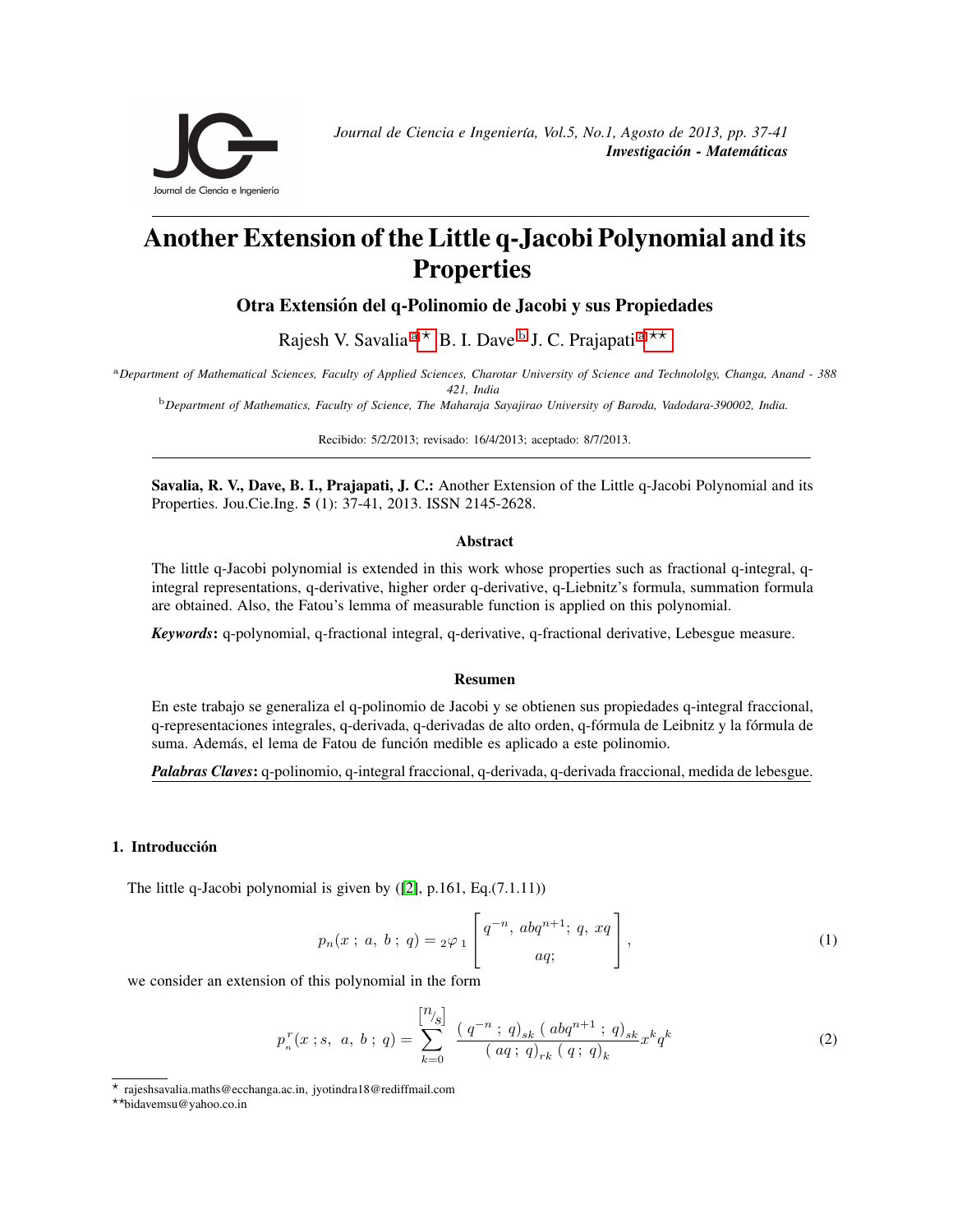where  $|q| < 1$ , and n and s are positive integers, r is any integer, and a and b are complex numbers. For this polynomial, we have obtained fractional q-integral formula, q-integral representations, q-derivative expression, higher order q-derivative, q-Liebnitz's formula, a summation formula and a result based on Lebesgue measure over R.

The following formulas and definitions are used in this paper [\[2\]](#page-4-0).

The q-Factorial function is defined by,

$$
(a;q)_n = \begin{cases} 1, & if \ n = 0 \\ (1-a)(1-aq^2)...(1-aq^{n-1}), & if \ n = 1, 2, 3, ... \\ \frac{(a;q)_{\infty}}{(aq^n;q)_{\infty}}, & if \ n \in \mathbb{C} \end{cases}
$$
 (3)

The q-Beta function is given by

(1.4) 
$$
B_q(x,y) = \int_{0}^{1} \frac{t^{x-1} (tq;q)_{\infty}}{(tq^y;q)_{\infty}} d_q t = \frac{\Gamma_q(x)\Gamma_q(y)}{\Gamma_q(x+y)},
$$
(4)

The Kober fractional integral formula ([6], p.187, Eq.(1.1)), which is a generalization of the Riemann-Liouville fractional integral formula ( $[6]$ , p.187, Eq. $(1.1)$ ), is defined by

<span id="page-1-1"></span>
$$
I_q^{\eta, \ \mu} f(x) = \frac{x^{-\eta - \mu}}{\Gamma_q(\mu)} \int_0^x (x - t q)_{\mu - 1} t^{\eta} f(t) \ d_q t,\tag{5}
$$

where  $(x - y)_n = x^n (y/x ; q)_n$ , Re( $\mu$ ) > 0,  $\eta \in \mathbb{R}$  and  $|q| < 1$ . Andrews and Askey's integral is given by ([\[1\]](#page-4-2), p.98, Eq.(1.12))

<span id="page-1-2"></span>
$$
\int_{0}^{\infty} t^{\alpha-1} \frac{(-ctq^{\alpha+\beta};q)_{\infty}}{(-ct;q)_{\infty}} d_{q}t = \frac{\Gamma_{q}(\alpha) \Gamma_{q}(\beta) (-cq^{\alpha}, -q^{1-\alpha}/c;q)_{\infty}}{\Gamma_{q}(\alpha+\beta) (-c, -q/c;q)_{\infty}}, \ \ \text{Re}(\alpha, \ \beta) > 0
$$
\n(6)

W. Hahn's q-integral formula ([\[3\]](#page-4-3), p.10, Eq,(3.16)) is defined by

<span id="page-1-3"></span>
$$
\int_{0}^{\infty} t^{\lambda - 1} e_q(-t) d_q t = \frac{(1 - q) (q; q)_{\infty}}{(q^{\lambda}; q)_{\infty}} q^{-\lambda(\lambda - 1)/2},\tag{7}
$$

where  $\text{Re}(\lambda) > 0$ .

Here, we find the q-derivatives of the polynomial and write the expression for a general  $(m^{th})$  order. Now, compared with a general formula

<span id="page-1-0"></span>
$$
D_q^m f_n(x) = \frac{1}{x^m (q-1)^m q^{m(m-1)/2}} \sum_{j=0}^m (-1)^j q^{j(j-1)/2} \begin{bmatrix} m \\ j \end{bmatrix}_q f_n(xq^{m-j}) \tag{8}
$$

this is due to D. S. Moak ([\[4\]](#page-4-4), p.33, Eq.(6.9)), we obtained a particular summation formula connecting degree extended little q-Jacobi polynomial [2](#page-0-3) with the sum of its lower degrees. The formula [8](#page-1-0) is also known as q-Leibnitz's formula. The following are the results obtained in this paper. On applying the Kober fractional integral formula [5](#page-1-1) ([\[6\]](#page-4-1), p.187, Eq. $(1.1)$ ) to the q-polynomial  $(1.2)$ , we have

$$
I_q^{\,\eta,\,\mu}\{p^{\,r}_n(x\,;s,\,\,a,\,b\;;\,q)\,\}\ =\frac{x^{-1}\,\Gamma_q(\mu-1)}{\Gamma_q(\mu)}\,\sum_{k=0}^{\big[\!\!\frac{\eta\prime_s\big]}{\,}\!\!\big]} \ \frac{(\,q^{-n}\;;\,\,q)_{sk}\,(\,\,abq^{n+1}\;;\,\,q)_{sk}(\eta q\,;q)_{k}}{(\,\,aq\;;\,\,q)_{rk}\,(\,\,q\;;\,\,q)_{k}(\eta\mu\,;q)_{k}}q^k x^k
$$

Next, the following q-integral representations are derived by making use of [6](#page-1-2) and [7.](#page-1-3)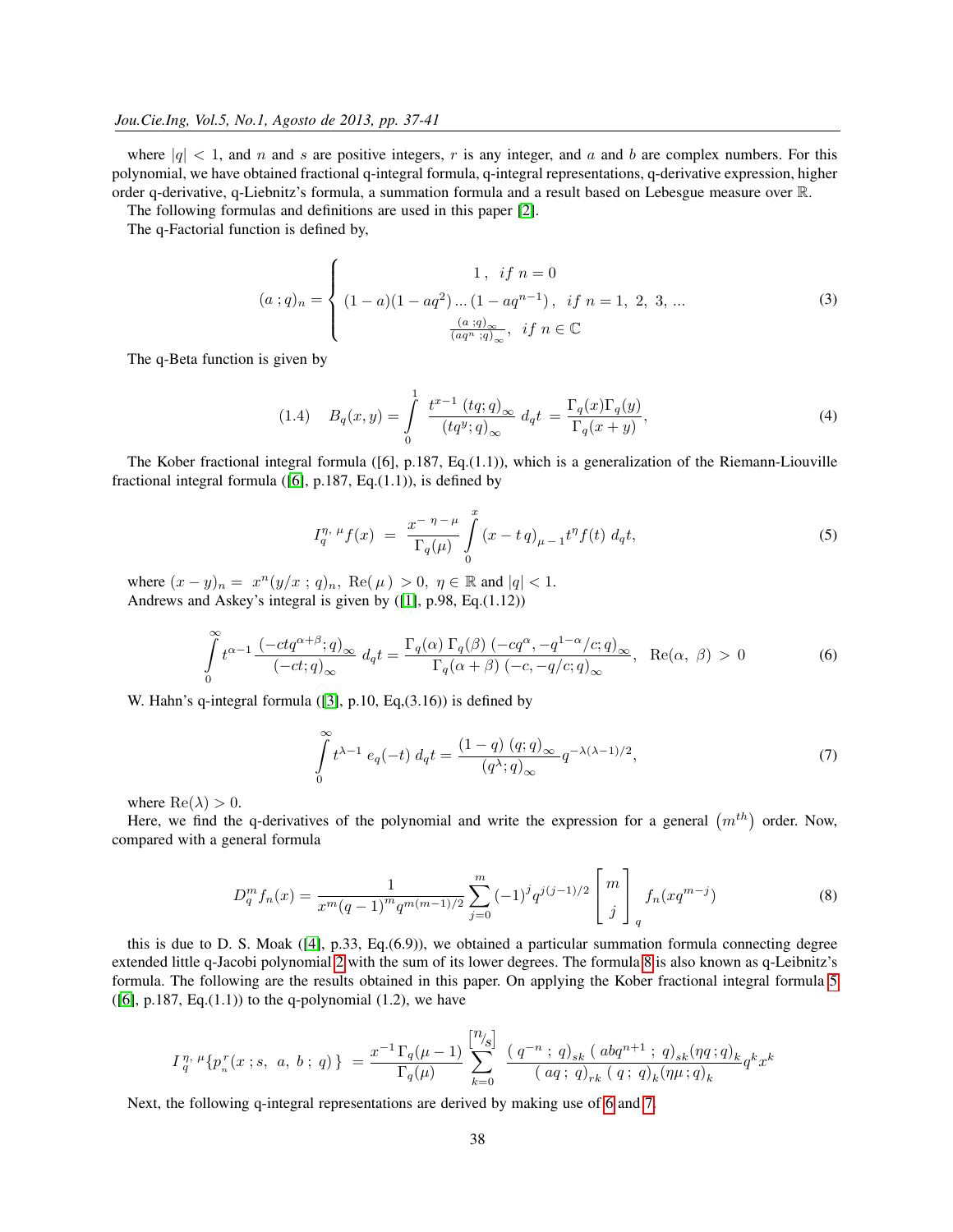$$
p_n^r(x ; s, a, b; q) = \frac{(1-q)(aq : q)_{\infty}(-c : q)_{\infty}(-q/c : q)_{\infty}}{(q : q)_{\infty}(-abcq^{n+1} : q)_{\infty}(-abq^n/c : q)_{\infty}(a^2b^2q^{n+1} : q)_{\infty}}
$$

$$
\int_{0}^{\infty} t^{(a+b+n)} \frac{B_n^r(x, t^s; s, a, b, c; q)}{(-ct; q)_{\infty}(-a^2b^2ctq^{n+1}; q)_{\infty}} dqt
$$

$$
(9)
$$

where

$$
B_n^r(x, t^s; s, a, b, c; q) = \sum_{k=0}^{\lfloor n/2 \rfloor} \frac{(q^{-n} ; q)_{sk} (a^2 b^2 q^{n+1} ; q)_{sk} (-abcq^{n+1} ; q)_{sk}}{(aq; q)_{rk} (q; q)_k} x^k q^k t^{sk}
$$

$$
p_n^r(x; s, a, b; q) = \frac{(abq^{n+1}; q)_{\infty}}{(1-q)(q; q)_{\infty}} \int_0^\infty t^{(a+b+n)} e_q(-t) J_n^r(x, t^s; s, a, b; q) d_q t,
$$
 (10)

where  $J_n^r(x, t^s; s, a, b; q) =$  $\left[^n\!/_{\!S}\right]$ P  $_{k=0}$  $q^{(a+b+n+sk+1)(a+b+n+sk)/2}$   $\frac{(q^{-n};q)_{sk}}{(qa;q)_{sk}}$  $\frac{(q^{-n};q)_{sk}}{(aq;q)_k (q;q)_k} x^k q^k t^{sk}$ Following formula is derived using [8](#page-1-0) as

$$
\left(\prod_{j=0}^{m-1} \frac{(q^{-n+sj};q)_s (abq^{n+sj+1};q)_s}{(aq^{jr+1};q)_r}\right) p_{n-ms}^r (x \; ; \; aq^{mr}, \; bq^{m(2s-r)} \; ; \; q) =
$$
\n
$$
\frac{(-1)^m}{x^m q^{m(m-1)/2}} \sum_{i=0}^m (-1)^i q^{i(i-1)/2} \begin{bmatrix} m \\ i \end{bmatrix} p_{n-ms}^r (xq^{m-i};s, \; a, \; b; q)
$$
\n
$$
(11)
$$

where  $ms \leq n$ .

E

Finally, by using the Fatou's lemma [[\[5\]](#page-4-5), p.86] we arrived at,

"If  $\{f_n\}_1^{\infty}$  $\frac{\infty}{1}$  is a sequence of non negative measurable functions and  $f_n \to f$  almost everywhere on a set E, then R  $f \leq \lim_{n \to \infty}$ R  $\int\limits_E f_n$ ".

Following inequality

$$
\int_{E} V_r(x; s, a, b; q) dm \leq \lim_{n \to \infty} \int_{E} p_n^r(xq^{sn}; s, a, b; q) dm,
$$
\n(12)

is derived where  $X = [-\infty, 0], \mathfrak{M} =$  power set of X,  $m(E) =$  lenght of E,  $\forall E \in \Omega$ ,  $x \in X$ ,  $a > 0$ ,  $b > 0$ , r is an integer, s and n are positive integers,  $0 < q < 1$ ,  $V_r(x; s, a, b; q)$  is an absolutely convergent q-series (as  $a_0 \Phi_{r^r}$  - series) for every x which is given by

$$
V_r(x\,;\,s\,,\;a\,,\;b\,;q)\;=\;\sum_{k=0}^\infty\frac{(-1)^kq^{sk(sk-1)/2}}{(aq\,;q)_{r\,k}(q\,;q)_{k}}x^kq^k\;=\lim_{n\to\infty}p^r_n(xq^n\,;s,\;a,\;b\,;\;q)
$$

# 2. Proof of the Results

Using [2](#page-0-3) and [5,](#page-1-1) we get

$$
I_q^{n, \mu} p_n^r(x;s, a, b; q) = \frac{x^{-n-\mu}}{\Gamma_q(\mu)} \sum_{k=0}^{\left[\frac{n}{s}\right]} \frac{(q^{-n}; q)_{sk} (abq^{n+1}; q)_{sk}}{(aq; q)_{rk} (q; q)_k} q^k \int_0^x (x-tq)_{\mu-1} t^{n+k} dq t
$$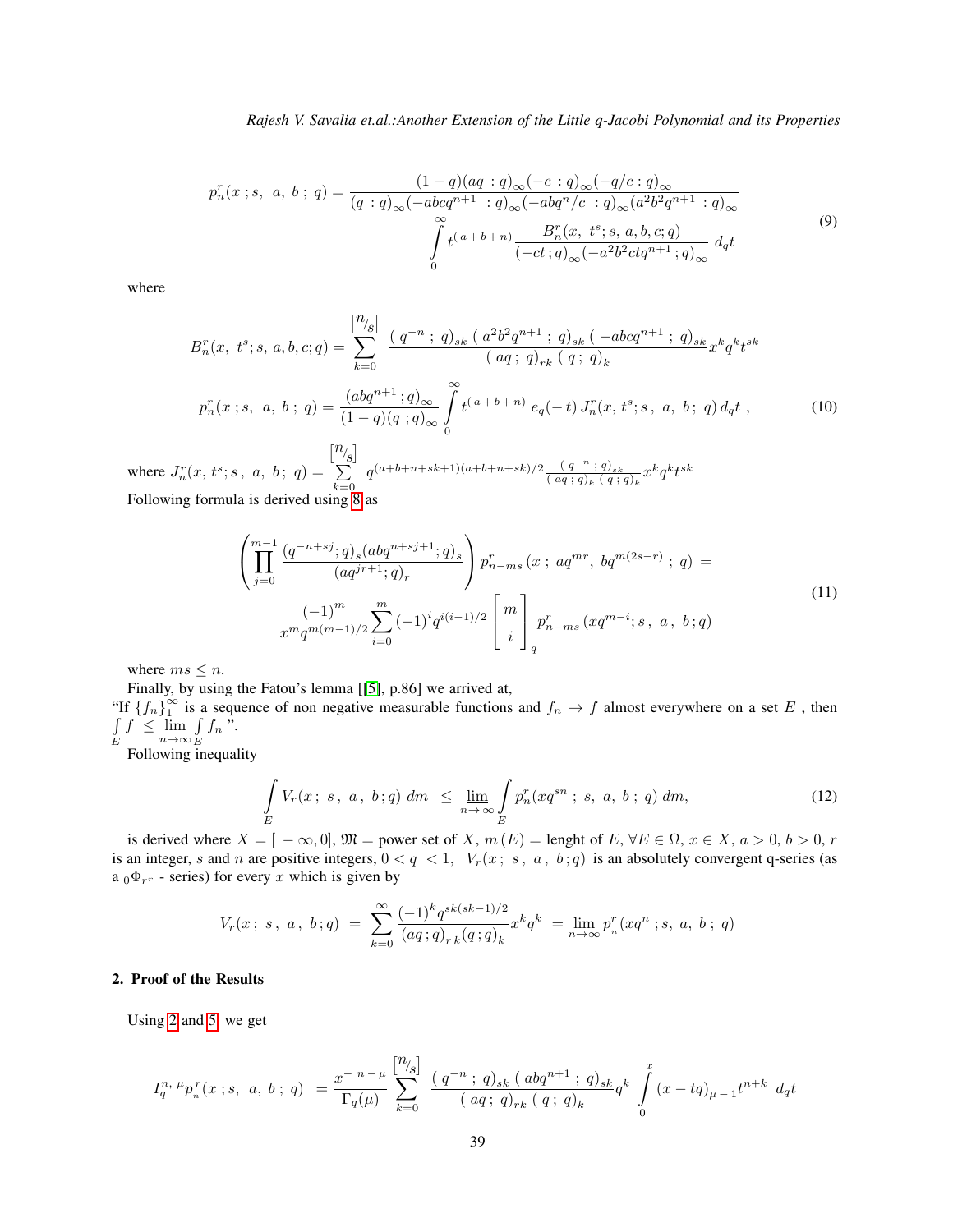$$
= \frac{x^{-\eta-\mu}}{\Gamma_q(\mu)} \sum_{k=0}^{\left[\frac{n}{\sqrt{s}}\right]} \frac{\left(q^{-n} \; ; \; q\right)_{sk} \left(\; abq^{n+1} \; ; \; q\right)_{sk}}{\left(\; aq \; ; \; q\right)_{rk} \left(\; q \; ; \; q\right)_{k}} q^k x^{\eta+k+\mu-1} \int_0^1 (yq)_{\mu-1} y^{\eta+k} \; dqy \qquad (13)
$$

$$
= \frac{x^{-1} \Gamma_q(\mu-1)}{\Gamma_q(\mu)} \sum_{k=0}^{\left[\frac{n}{\sqrt{s}}\right]} \frac{\left(\; q^{-n} \; ; \; q\right)_{sk} \left(\; abq^{n+1} \; ; \; q\right)_{sk} (\eta q; q)_{k}}{\left(\; aq \; ; \; q\right)_{rk} \left(\; q \; ; \; q\right)_{k} (\eta \mu; q)_{k}} q^k x^k
$$

Now, using [2](#page-0-3) and [6,](#page-1-2) we get

$$
p_n^r(x \, ; s, \, a, \, b \, ; \, q) = \frac{(1-q)(aq : q)_{\infty}(-c : q)_{\infty}(-q/c : q)_{\infty}}{(q : q)_{\infty}(-abcq^{n+1} : q)_{\infty}(-abq^n/c : q)_{\infty}(a^2b^2q^{n+1} : q)_{\infty}}
$$

$$
\int_{0}^{\infty} t^{(a+b+n)} \frac{B_n^r(x, t^s; s, a, b, c; q)}{(-ct; q)_{\infty}(-a^2b^2ctq^{n+1}; q)_{\infty}} d_q t \tag{14}
$$

where

$$
B^r_n(x,\ t^s;s,\ a,b,c;q)=\sum_{k=0}^{\left[\begin{matrix}n_{\mathbf{j}_{\mathcal{S}}}\end{matrix}\right]}\frac{\left(\;q^{-n}\;;\;q\right)_{sk}\left(\;a^2b^2q^{n+1}\;;\;q\right)_{sk}\left(\;-abcq^{n+1}\;;\;q\right)_{sk}}{\left(\;aq\;;\;q\right)_{rk}\left(\;q\;;\;q\right)_{k}}x^kq^kt^{sk}
$$

The following q-integral representation is obtained by making use of [2](#page-0-3) and [7](#page-1-3)

$$
p_n^r(x \; ; s, \; a, \; b \; ; \; q) = \frac{(abq^{n+1} \; ; q)_{\infty}}{(1-q)(q \; ; q)_{\infty}} \int_0^{\infty} t^{(a+b+n)} \; e_q(-t) \, J_n^r(x, \, t^s; s \; , \; a, \; b \; ; \; q) \, d_q t \tag{15}
$$

where

$$
J_n^r(x, t^s; s, a, b; q) = \sum_{k=0}^{\left[\begin{matrix}n_{\mathbf{j}}\end{matrix}\right]} q^{(a+b+n+sk+1)(a+b+n+sk)/2} \frac{\left(\begin{matrix}q^{-n} \end{matrix}; q\right)_{sk}}{\left(\begin{matrix}aq \end{matrix}; q\right)_k} x^k q^k t^{sk}.
$$

Next, the q-derivative operator is defined [\[2\]](#page-4-0) as

$$
D_q(f(x)) = \frac{f(xq) - f(x)}{xq - x}
$$

The q-derivative of the polynomial [2](#page-0-3) is

$$
D_q \left\{ p_n^r(x ; s, a, b; q) \right\} = \sum_{k=0}^{\left[\begin{matrix}n_{\mathcal{G}}\end{matrix}\right]} \frac{\left(\,q^{-n} \; ; \; q\right)_{sk} \left(\right. abq^{n+1} \; ; \; q\right)_{sk} q^k}{\left(\, a q \; ; \; q\right)_{rk} \left(\; q \; ; \; q\right)_k} D_q x^k
$$
\n
$$
= \frac{1}{\left(1-q\right)} \left( \frac{\left(q^{-n+s}; q\right)_{s} \left(abq^{n+s+1}; q\right)_{s}}{\left(aq;q\right)_{r}} \right) p_{n-s}(x \; ; \; aq^r, \; bq^{(2s-r)} \; ; \; q)
$$

Similarly, second order q-derivative is given by

$$
D_q^2\left\{p_n^r(x\ ; s,\ a,\ b\ ;\ q)\right\}=\frac{1}{\left(1-q\right)^2}\left(\prod_{j=0}^1\frac{\left(q^{-n+sj};q\right)_s(abq^{n+sj+1};q)_s}{\left(aq^{jr+1};q\right)_r}\right)p_{n-2s}(x\ ;\ aq^{2r},\ bq^{2(2s-r)}\ ;\ q)
$$

In general, if  $sm < -n$ , then  $m^{th}$  order q-derivative is given by